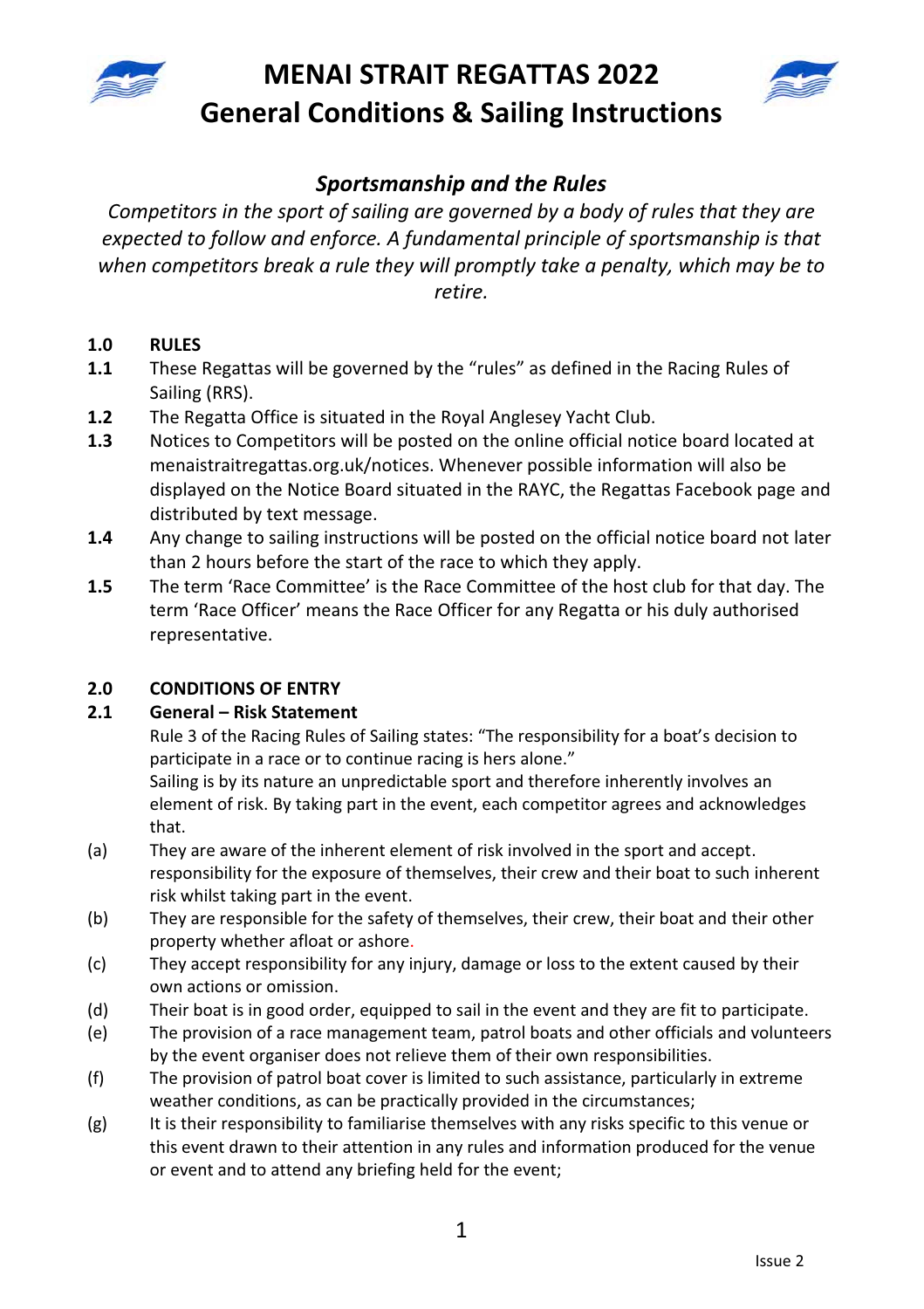(h) Their boat is adequately insured, with cover of at least £3,000,000 against third party claims.

#### **2.2 Handicap**

**2.2a** For **Fleets 1a & 1b** the NHC base list will be used. A boat's handicap will not be adjusted after every race. An adjustment in handicap number is not grounds for redress, this changes RRS 62.

For Fleets 1a & 1b the Race Committee, reserves the right to make adjustments as to which fleet an entry will compete in. For scoring purposes it will retain its Base Number.

- **2.2b** For **Fleet 2** the MOCRA rating system will be used.
- **2.2c** For **Fleets 13 &14** the RYA Portsmouth Number (PN) List 2022 will be used. Boats without published PN will be allocated PN by the Race Committee.
- **2.3 Sail Numbers** Competitors should ensure that lost or damaged numbers are replaced and should inform the Race Officer if they intend to sail with a different sail number to that declared on their entry.

#### **3.0 SCHEDULE OF REGATTAS**

#### **3.1 WEEK 1**

| Date |              | Regatta                          | <b>Warning Signal</b> | Venue            | нw    |
|------|--------------|----------------------------------|-----------------------|------------------|-------|
| Mon  | $1st$ Aug    | Royal Dee Yacht Club             | 12.25                 | <b>Beaumaris</b> | 14.00 |
| Tue  | $2^{nd}$ Aug | Bangor Town 1st Race             | 10.55                 | <b>Beaumaris</b> | 14.35 |
|      |              | Bangor Town 2 <sup>nd</sup> Race | 13.25                 | Gazelle          |       |
| Wed  | $3rd$ Aug    | Race Through                     | 12.25                 | <b>Beaumaris</b> | 15.15 |
| Thu  | $4th$ Aug    | Royal Welsh YC **                | 12.55 & 13.10         | Caernarfon       | 15.07 |
| Fri  | $5th$ Aug    | Caernarfon SC**                  | 13.55 & 14.10         | Caernarfon       | 16.03 |
| Sat  | $6th$ Aug    | Port Dinorwic Town               | 11.55                 | Y Felinheli      | 17.31 |
|      |              |                                  |                       |                  |       |

#### **3.2 WEEK 2**

| Date |          | Regatta               | <b>Warning Signal</b> | Venue            | НW    |
|------|----------|-----------------------|-----------------------|------------------|-------|
| Mon  | 8th Aug  | Menai Bridge BC       | 12.55                 | Menai Bridge     | 07.49 |
| Tue  | 9th Aug  | <b>Beaumaris Town</b> | 11.55                 | <b>Beaumaris</b> | 09.00 |
| Wed  | 10th Aug | West Kirby SC         | 10:55                 | <b>Beaumaris</b> | 10.05 |
| Thu  | 11th Aug | Royal Mersey YC       | 10:55                 | <b>Beaumaris</b> | 11.00 |
| Fri  | 12th Aug | Conway YC             | 10:55                 | <b>Beaumaris</b> | 11.48 |
| Sat  | 13th Aug | Royal Anglesey YC     | 10.55                 | <b>Beaumaris</b> | 12.35 |

Notes:

- \*\* At the Caernarfon based regattas the warning signal for Fleets 1a, 1b and 2 will be 15 minutes before the times shown above (see SI 6.2).
- **3.3** When AP over L is displayed the venue and start time of the race may be changed, please see the notice on the website or contact one of the patrol boats for details.

#### **4.0 ENTRY**

**4.1a** All competitors, including late entrants, shall complete an online entry or a paper entry form before the race concerned.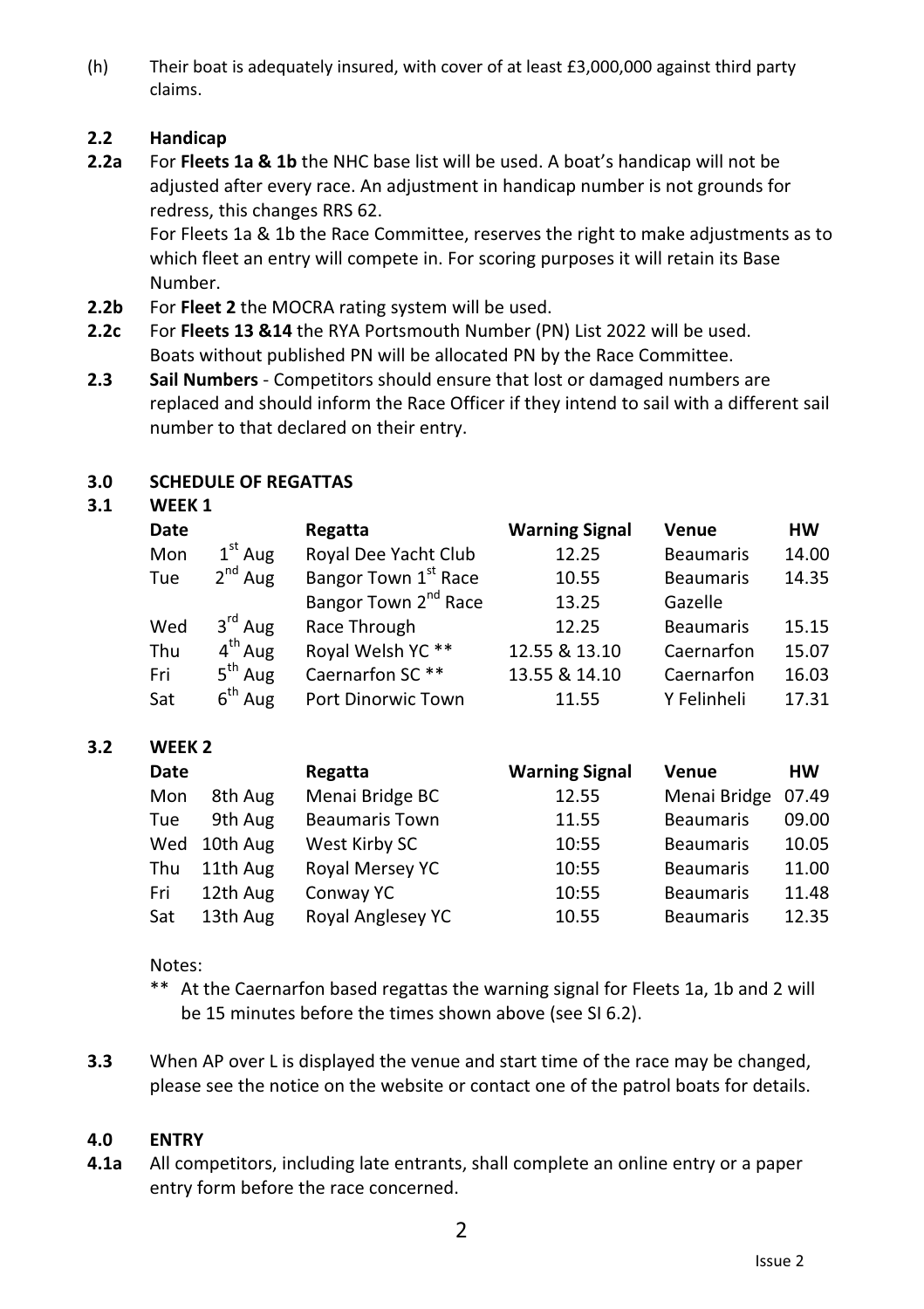- **4.1b** Late entries must be received by 1 hour prior to the start of their race, and if made on the day of the race, must be made online or at the starting line. (Dispensation may be given for valid reasons.)
- **4.1c** Competitors **under 18** shall obtain the approval of a parent or guardian for their entry.

#### **4.2 ENTRY FEES**

**4.2a Up to 24th July 2022:** 

| <b>Fleet</b>                 | 1 to 12 | 13 & 14 | age $<$ 18 |
|------------------------------|---------|---------|------------|
| 12 days                      | £160    | £80     | £48        |
| Any 6 days                   | £107    | £53     | £32        |
| 1-5 days & extra days over 6 | £21/day | f11/day | £6/day     |

### **4.2b After 24th July 2022:**

| <b>Fleet</b>                 | 1 to 12    | 13 & 14    | age <sub>18</sub> |
|------------------------------|------------|------------|-------------------|
| 12 days                      | £176       | £88        | £53               |
| Any 6 days                   | £118       | £59        | £35               |
| 1-5 days & extra days over 6 | $E23$ /day | $f12$ /day | $E7$ /day         |

#### **5.0 SAFETY**

- **5.1a Personal Floatation Note:** The Regatta Committee consider conditions on the Menai Strait require a personal 'floatation device' to be worn by all competitors in boats.
- **5.1b** When using any of the club launches personal floatation shall be worn by all competitors. RRS 40.2 will apply**.**
- **5.2 Patrol Boats** Competitors are reminded that the primary duty of patrol boats is to save lives. Patrol boats must not be detained to stand by capsized boats when needed elsewhere for rescue work. The Regattas Committees of the organising Club or Regatta, do their best to provide adequate patrol boats and facilities. This does not mean that a patrol boat will be available for every emergency and the helmsman and crew of every boat must decide upon their own responsibility whether to sail or not, and if they do, to accept all risks. Competitors, patrol boats and the Safety Officer will listen out on Channel 37/M1.
- **5.3** All boats may be subject to scrutiny.
- **5.4 Signing on and off** Competitors in **Fleets 13 & 14** shall sign on before the start of their race and sign off within 45 minutes of the last boat in their race finishing (unless extended by the Race Officer), otherwise they will be scored DNC (Did not Compete); this amends RRS A5.

The signing on/off point will be at or near the Start/Finish Line.

#### **6.0 STARTING SIGNALS, RACE NUMBERS AND FLEET FLAGS**

#### **6.1 Starting Signals**

**6.1a** Starting signals will be in accordance with RRS 26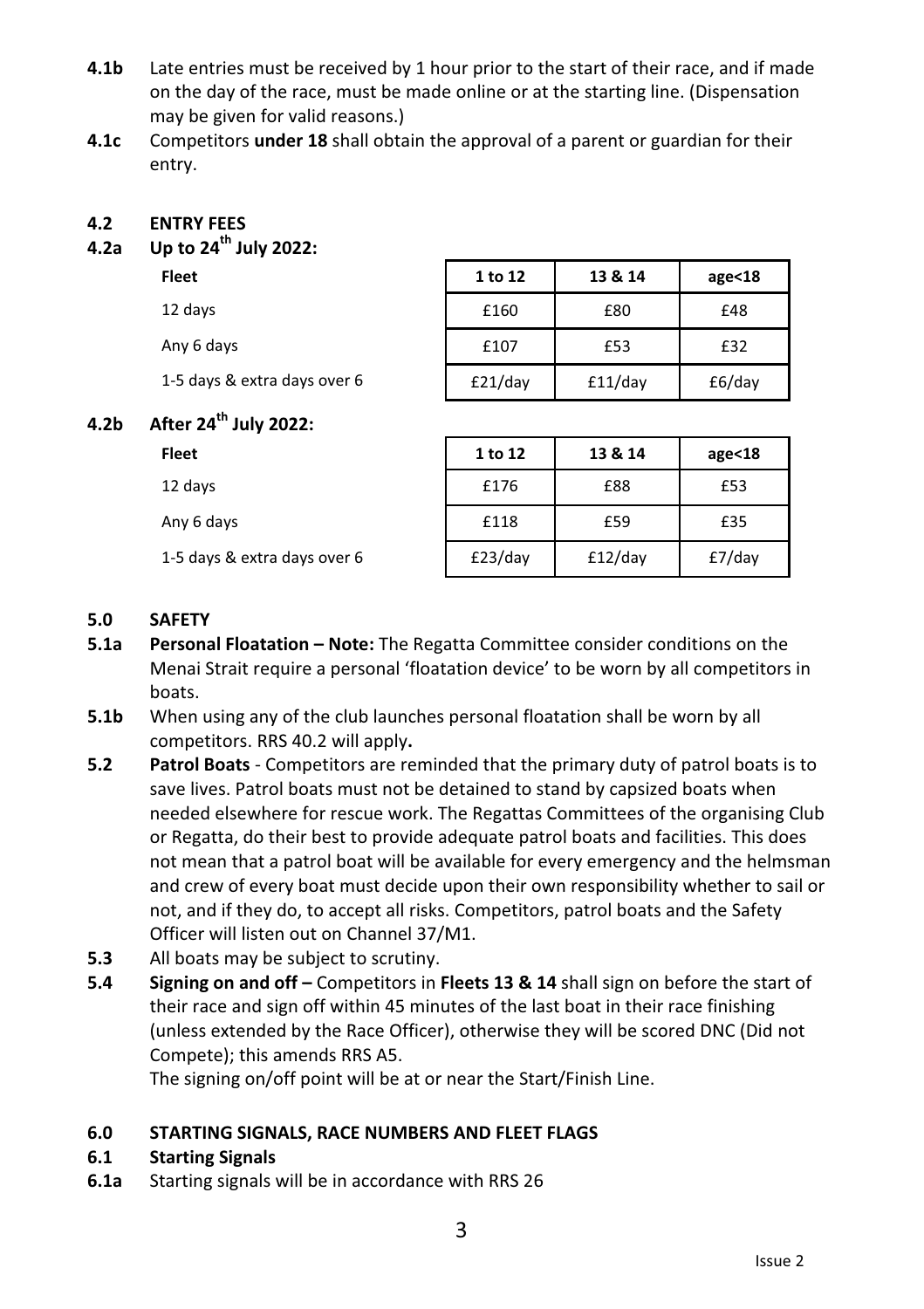- **6.1b** After a long postponement to alert boats that a race or sequence of races will begin soon; an orange flag will be displayed for at least five minutes, with one sound, before a warning signal is displayed. See RRS Appendix S 5.2.
- **6.1c** The target times for races shall be **3 hours**.

### **6.2 Start sequence & Code Flags for Fleets**

| Start<br>1 | <b>Fleets</b><br>3 | Falcon One Design                                                                              | <b>Flag</b><br>B                       |
|------------|--------------------|------------------------------------------------------------------------------------------------|----------------------------------------|
| 2          | 4                  | <br>Limbo 6.6<br>------------                                                                  | D                                      |
| 3          | 6                  | Royal Anglesey Fife                                                                            | F                                      |
| 4          | 5 &<br>7           | ------------<br>Royal Mersey Mylne<br>Conway One Design<br>.                                   | E &<br>G                               |
| 5          | 8                  | Menai Strait One Design<br>-----------                                                         | J                                      |
| 6          | 9 &<br>10          | Hilbre Island One Design<br><b>Half Rater Seabird</b>                                          | K &<br>м                               |
| 7          | 11 &<br>12         | Hoylake Opera<br>West Kirby Star<br>                                                           | Q &<br>R                               |
| 8          | 13 &<br>14         | Handicap Dinghy PN>=1178<br>Handicap Dinghy PN<1178<br>-----------                             | T &<br>W                               |
| 9          | 1a &<br>1b &<br>2  | Cruiser, Keelboat Handicap NHC>0.81* &<br>Cruiser, Keelboat Handicap NHC <= 0.81*<br>Multihull | Num 1 &<br><b>Num 2 &amp;</b><br>Num 3 |

#### Notes:

#### **\* The split point between Fleet 1a & Fleet 1b is: Fleet 1a: NHC above 0.81 and longer than 6.5 meters Fleet 1b: NHC up to 0.81 or shorter than 6.5 meters**

#### **Royal Welsh & Caernarfon S.C. Regattas:**

Start 9 will start 15 minutes before the main fleet (Start 1) – see 3.1 Starts 1 to 8 will follow in the same starting sequence as above.

At Y Felinheli/Port Dinorwic Fleets 13 & 14 will have separate starts 5 minutes apart followed Start 9.

#### **6.3 Display of Code Flags**

All boats in Fleets 1a, 1b and 2 shall display their code flag on their backstays whilst racing.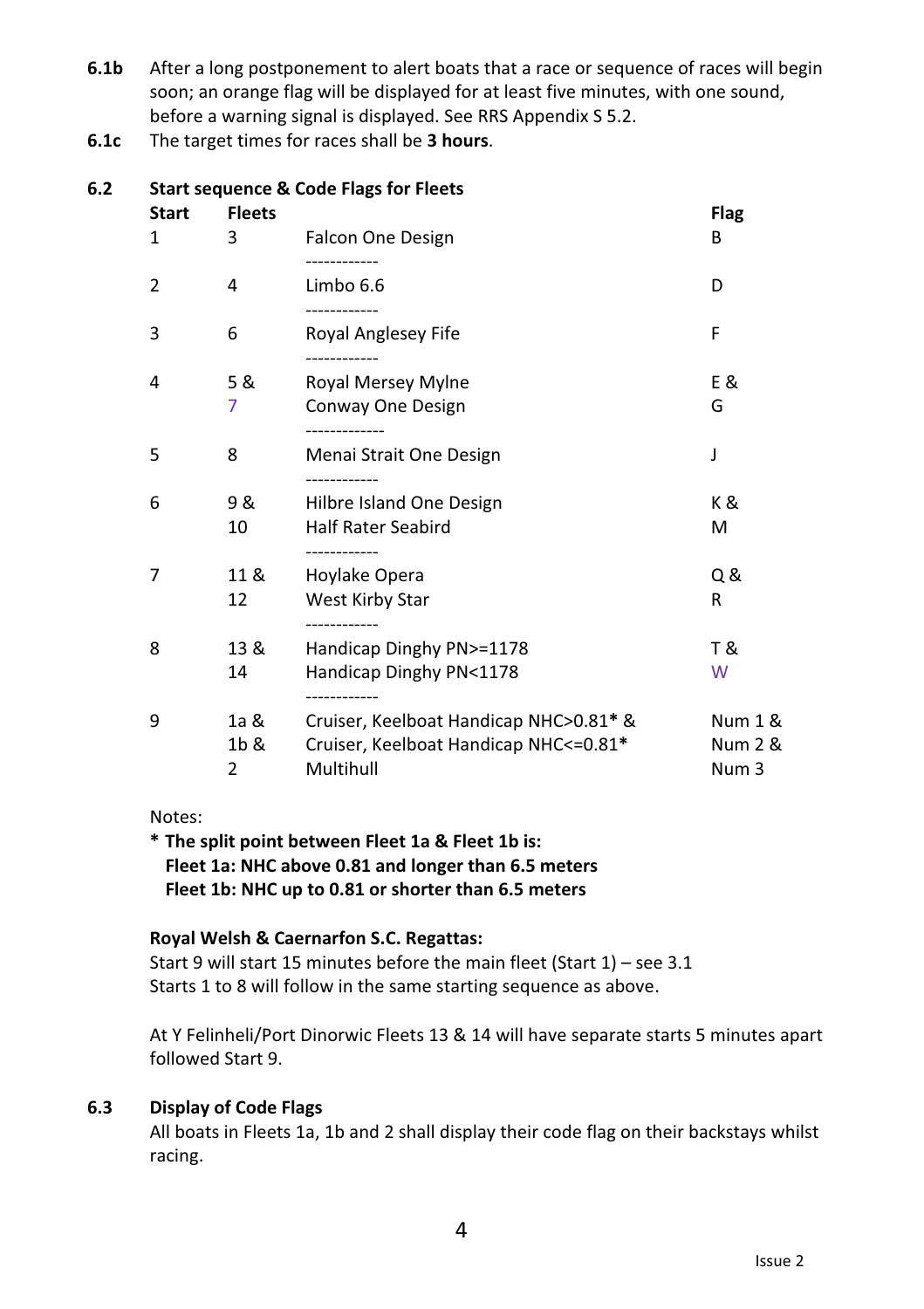| 7.0 |              | Alternate Start Sequence for Beaumaris Town Regatta, and Race To Caernarfon. |                                                  |                  |  |  |
|-----|--------------|------------------------------------------------------------------------------|--------------------------------------------------|------------------|--|--|
|     | <b>Start</b> | <b>Fleets</b>                                                                |                                                  | Flag             |  |  |
|     | 1            | $1b$ &                                                                       | Cruiser Keelboat NHC<=0.81*                      | Num 2 &          |  |  |
|     |              | 4                                                                            | Limbo 6.6                                        | D &              |  |  |
|     |              | 13                                                                           | Handicap Dinghy PN>=1178<br>------------         | т                |  |  |
|     | 2            | 10 <sub>8</sub>                                                              | Seabird Half Rater                               | M &              |  |  |
|     |              | 11 &                                                                         | Hoylake Opera                                    | Q &              |  |  |
|     |              | 12                                                                           | West Kirby Star                                  | R                |  |  |
|     | 3            | 8&                                                                           | -----------<br>Menai Strait One Design           | J &              |  |  |
|     |              | 9                                                                            | Hilbre Island One Design                         | К                |  |  |
|     | 4            | 5 &                                                                          | Royal Mersey Mylne                               | E &              |  |  |
|     |              | 7                                                                            | Conway One Design<br>-----------                 | G                |  |  |
|     | 5            | 3                                                                            | Falcon One Design                                | B                |  |  |
|     | 6            | 14                                                                           | Handicap Dinghy PN<1178                          | W                |  |  |
|     | 7            | 6                                                                            | Royal Anglesey Fife                              | F                |  |  |
|     | 8            | 1a &<br>$\overline{2}$                                                       | Cruiser Keelboat Handicap NHC>0.81*<br>Multihull | Num 1 &<br>Num 3 |  |  |

#### **8.0 COURSES**

- **8.1a** General instructions for the courses at each venue are contained in the Marks and Courses section and apply to all Fleets 1 to 14.
- **8.1b** All marks are to be treated as 'rounding marks' for the purpose of RRS 28 unless stated otherwise.
- **8.2** The course for **Fleets 1 to 12** will be indicated by means of course boards displayed at the Start Line showing a numeral from 1 to 18 or the letter X. The numeral course boards refer to the course configuration and description for the particular venue as set out in Marks and Courses. When X is displayed the course will be defined according to the method explained in the Beaumaris Marks and Courses. The course boards will be displayed before the Warning Signal of the race and may change between starts. **NOTE:** The course with the same number may not be the same for each fleet.
- **8.3** The course for **Fleets 13 & 14** will be displayed at the signing on point.
- **8.4 RACE THROUGH** No course or course boards will be displayed. The course for all fleets is given on The Race Through Course Page

#### **8.5 START AND FINISH LINES**

- **8.5a** The Start and Finish Lines for each venue are defined in 'Marks and Courses'.
- **8.5b** Competitors shall, before their preparatory signal and after completing their course keep clear of all boats and of **the start and finish lines.**  Offending boats may be protested by the Race Officer.

5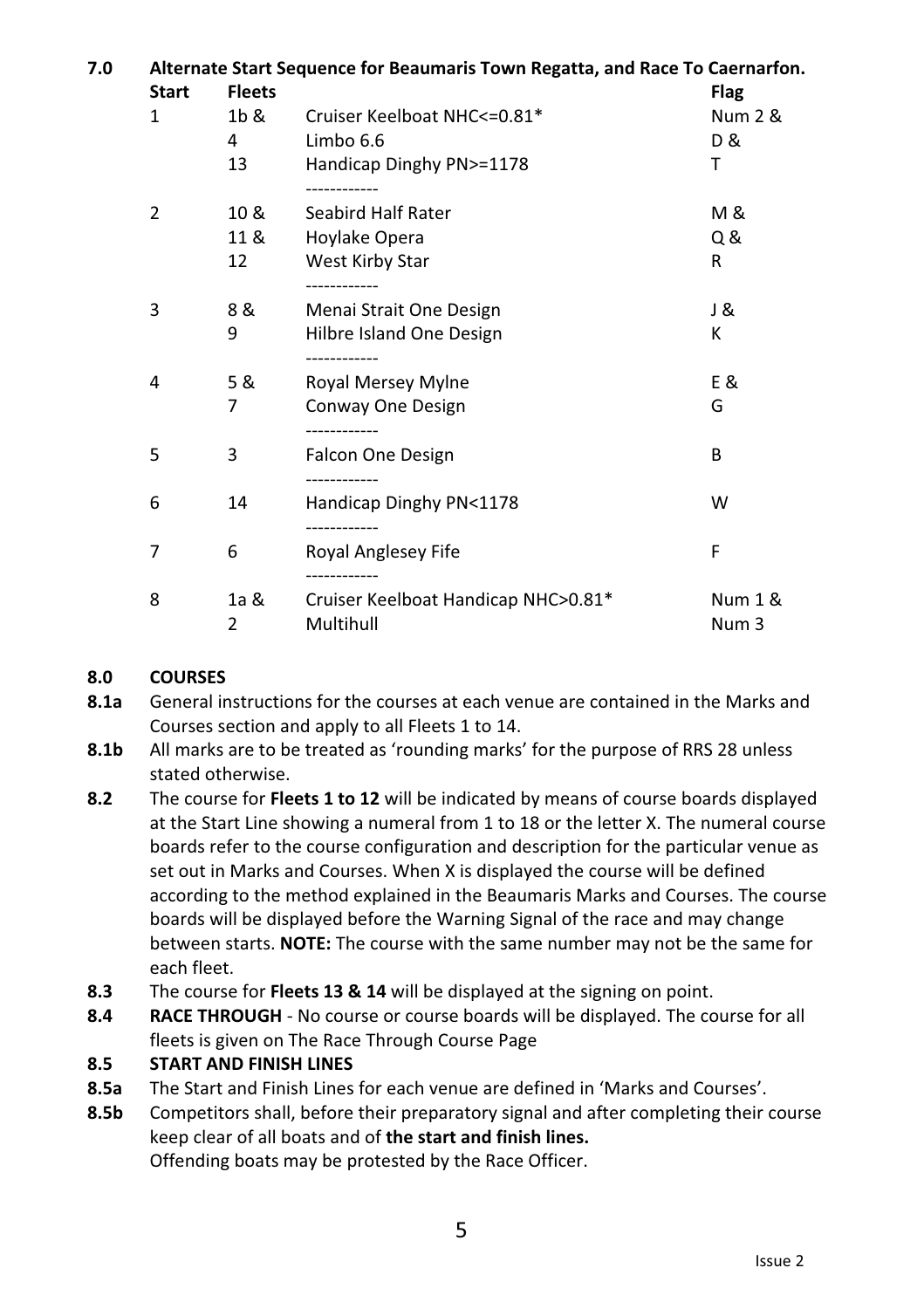#### **9.0 SHORTENED COURSE (Amending RRS 32 and Race Signals)**

- **9.1** General: When "S" is displayed alone it applies to all Fleets
- **9.2 Fleet flags** will be used to shorten courses for the individual fleets as normal regatta practice. Fleet flags may be displayed under the flag S or on an adjacent halyard [when shortening this allows a different halyard to be used instead of all flags on one hoist].
- **9.3** RRS 30.1 will apply without the I flag being flown. 30.2, 30.3 and 30.4 will not apply**.**
- **9.4** If "S" over "Z" is displayed in the vicinity of a mark of the course, boats should round that mark and proceed to the FL.
- **9.5** The race committee has the option to shorten course between a rounding mark, passing mark or an orange pencil buoy laid for that purpose and a boat staff displaying flag "S".
- **9.6 Race to Caernarfon** When code flag "S" is displayed accompanied by two sound signals from the Finishing lines at 1] Menai Bridge or 2] Y Felinheli then the race is shortened to the line defined in 1] the Menai Bridge courses or 2] the Port Dinorwic Sailing Club standard finishing line.

In case 1] for reasons of safety all boats should expect to wait near Menai Bridge Pier, in readiness to be towed to Caernarfon, they should not continue into the Swellies unless directed by a safety boat.

In case 2] all boats should expect to wait for a tow by the safety boat unless in the individual boat's skipper decides that it is safe to proceed alone to Caernarfon.

#### **10.0 TIME LIMITS (Amending RRS 35)**

- **10.1 Time Limits All Fleets:** The time limit for each race will be FOUR HOURS, provided that when the first boat finishes within the time limit, the time limit will be extended by one hour. Boats which have not finished within the time limit will be scored DNF (Did Not Finish). If no boat crosses the finish line within the time limit, the Race Officer may at his discretion place and award prizes in the order in which they last crossed the line, provided they are still making all reasonable effort to sail their course.
- **10.2** The time limit will be **five hours** for the Beaumaris Town Regatta on the Round Puffin Island Races only. The same time limit extension as SI 10.1 will apply.
- **11.0 RETIREMENT** Helmsmen shall report their retirement to the Race Officer within 90 minutes of the finish of their race.

#### **12.0 PENALTIES and PROTESTS**

- **12.1** For Fleet 7 ONLY the Two Turn Penalty will be replaced by a One Turn Penalty, this amends RRS 44.1
- **12.2** Details and time of protest hearings will be posted on the official notice boards in the RAYC and the Regatta Website. No other notification will be given.

#### **12.3 Protests (Amending RRS 61.3)**  For the purpose of RRS 61.3 formal Protest in writing shall be delivered to the Regatta Office within 2 hours of arriving on shore. The protest committee will extend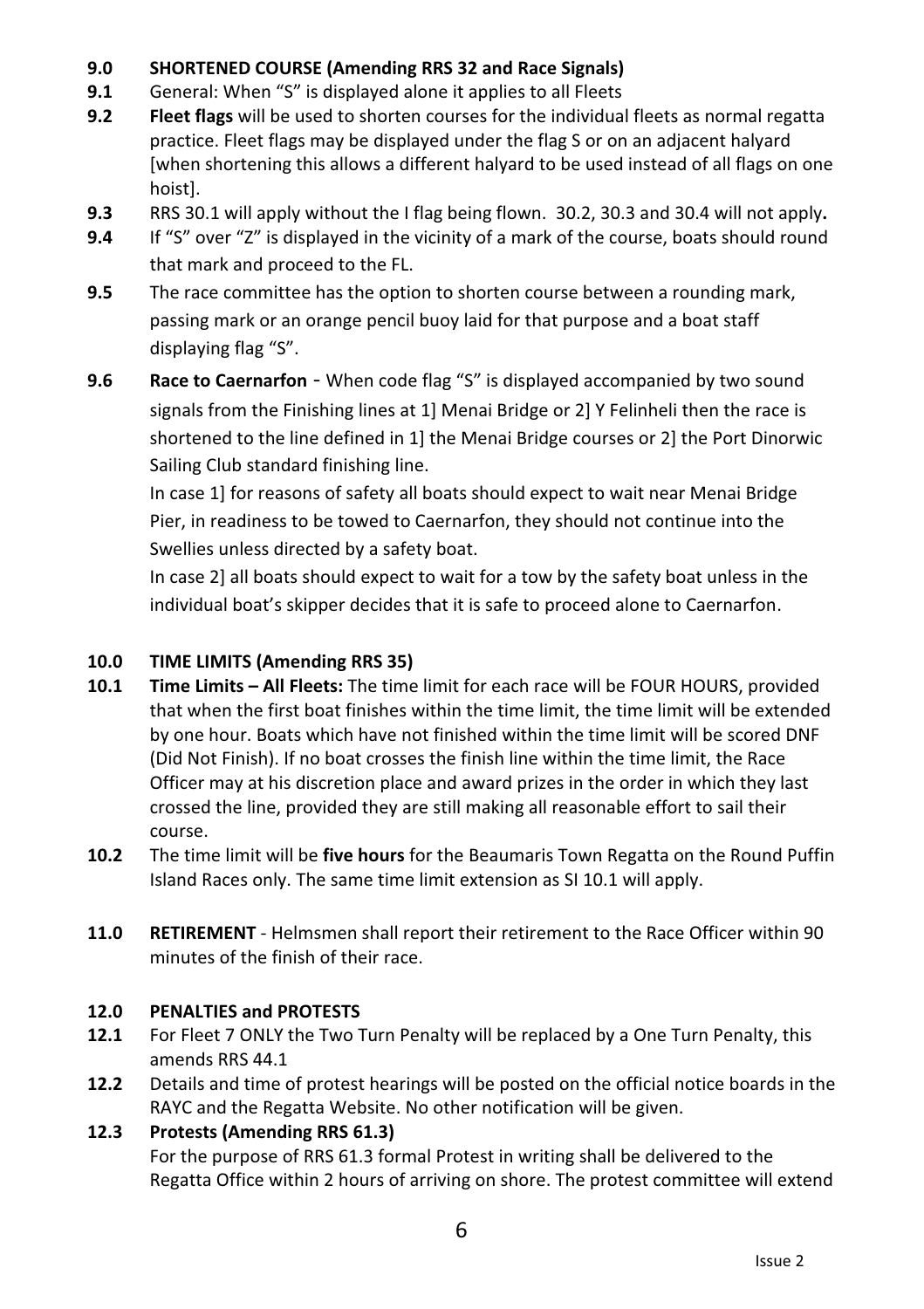this time limit to a maximum of 6 hours only if the delay is due to the need to return from a remote venue.

#### **13.0 PRIZES**

- **13.1** Prizes for **Fleets 1 to 12** will be awarded daily as follows :- To the winning boat in each fleet. 2nd prize if 3 or more starters. 3rd prize if 5 or more starters.
- **13.2** Prizes for **Fleets 13 & 14**  1st, 2nd & 3rd prizes will be awarded in each fleet.
- **13.3** If 6 or more boats of one class sail in Fleets 1a, 1b, 2, 13 or 14 they shall rank as a fleet-within-a-fleet with separate prizes.
- **13.4 NOTE All trophies and prizes must be collected; they cannot be posted.**
- **14.0 SAIL OVER** In any fleet, on any day when only one boat from a fleet starts a race, a sail over may be awarded and the boat shall qualify for a prize and any relevant daily trophy. Series points will also be awarded.

#### **15.0 SCORING**

- **15.1** Scoring will be in accordance with RRS Appendix A. A5.3 will apply (scoring of boats that came to the starting area).
- **15.2a** The results of the Menai Strait Regatta series shall be based on the results of the 12 daily Regattas listed in SI 3. Using RRS Appendix A2.1
- **15.2b** When a Daily Regatta has more than 1 race the results of those races shall be combined as a series using RRS Appendix A2 with no discard. This series result shall be used to determine the prize winners for that daily regatta and for the Menai Strait Regatta Series results. A boat that does not start will be awarded points as per Appendix A5.2.
- **15.2c** For **each Weekly Series** 1 discard will be permitted after 4 races.
- **15.2d** For **the Fortnightly Series** 1 discard will be permitted after 4 races, 2 after *7* races and 3 after 9 races.
- **15.3 Particular Trophies** Particular trophies are awarded using the applicable scoring systems. For further information (not listed below) contact the Regatta Office. Mylne series is scored without discards. Fred Falcon is scored Saturday to Saturday as a weekly series.
- **16.0** Exclusion Zone off Plas Menai: No boat shall sail in a zone bounded by a line of outer moorings and ninety degrees to Plas Menai shore from each end.
- **17.0** All chartlet are for Guidance only and NOT to be used for Navigation purpose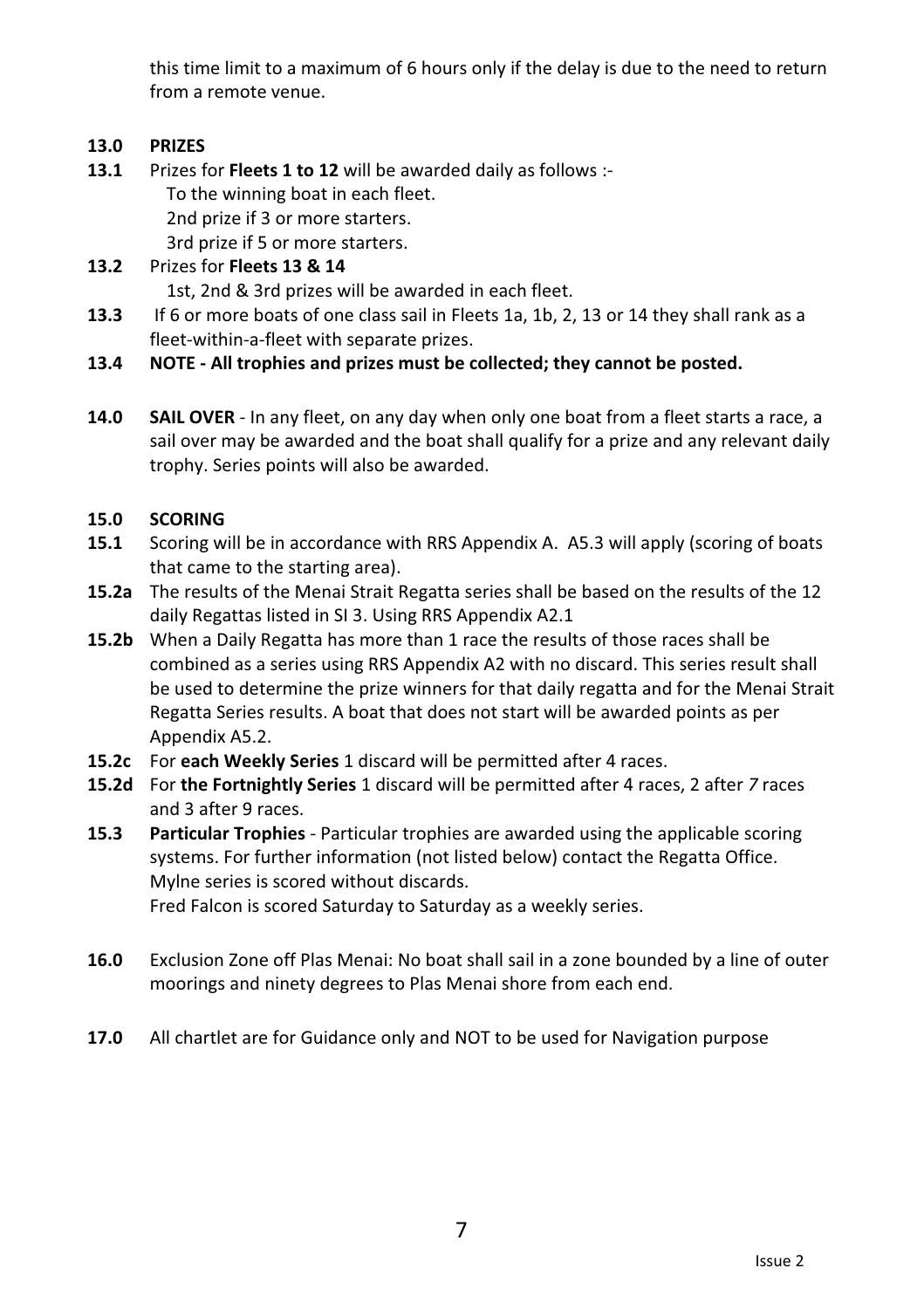### **MARKS AND COURSES**

#### **General Abbreviations**

- **FL** = Finish Line
- **(P)** = Leave or pass to Port
- **(S)** = Leave or pass to Starboard
- **SL** = Start Line
- $IM = Limit Mark$

NOTE: Green Channel Buoys are odd numbers, Red Buoys are even.

### **BEAUMARIS MARKS**

#### **Marks & Buoys**

| <b>LM</b>  | = Two Orange limit marks or buoys off the start line                          |
|------------|-------------------------------------------------------------------------------|
| 10ft       | = 10ft Bank Buoy (Channel Buoy)                                               |
| <b>Din</b> | = Dinmor Buoy (Channel Buoy)                                                  |
| A          | = Aber (Blue Barrel)                                                          |
| BО         | = Bangor Outfall Buoy [yellow]                                                |
| C          | = Cadnant (Blue Barrel)                                                       |
| F          | = Fryars Bay (Green Conical Outfall Buoy)                                     |
| G          | = George (Blue Barrel)                                                        |
| н          | = Hwfa (Blue Barrel)                                                          |
| К          | = Castle (Blue Barrel)                                                        |
| М          | = Magdalene (Blue Barrel)                                                     |
| N          | = Nwy (Orange Marker Buoy for Gas Co.)                                        |
| 0          | = Ogwen (Blue Barrel)                                                         |
| ΡI         | = Puffin Island                                                               |
| <b>PM</b>  | = Penrhyn Mussel (Yellow Navigation Post)                                     |
| <b>PP</b>  | = Penmon Perch                                                                |
| PS         | = Penmaen Swatch (an inflatable orange or yellow mark)                        |
| <b>TPS</b> | = Through Puffin Sound(a gate as a line between the Lighthouse and the perch) |
| <b>WK</b>  | = Wreck (an inflatable orange or yellow mark)                                 |
| TR         | = Trecastell (an inflatable orange or yellow mark)                            |

*When X is displayed the course will be indicated by a series of numbers and/or letters to be read from left to right, indicating the buoys and racing marks to be rounded in the order displayed and as per their colour, red left to port and green to starboard and the race shall be four laps.* 

#### **START AND FINISH LINES - BEAUMARIS**

**Start and Finish** Line shall be a prolongation of an imaginary line formed by two flagpoles, in transit, on Beaumaris Green and limited by two orange marks (LM) moored in the Swatchway approximately on the transit line. The two orange marks at the start and finish, the courseward limit mark shall apply and shall be passed on the Anglesey side.

Boats shall at all times pass on the Anglesey side of the Limit Marks except where the course states otherwise.

**All marks shall be left to Starboard unless otherwise stated.**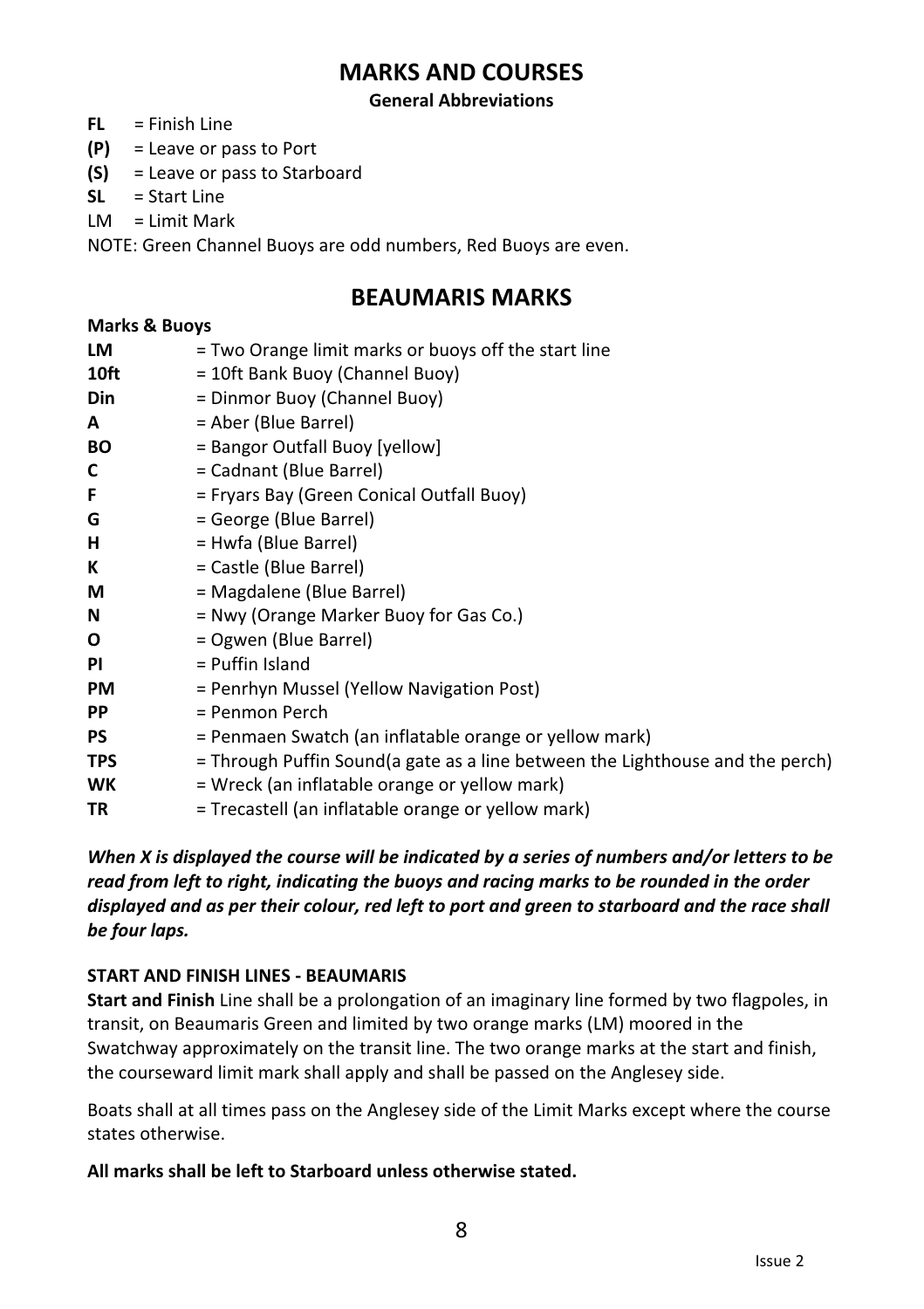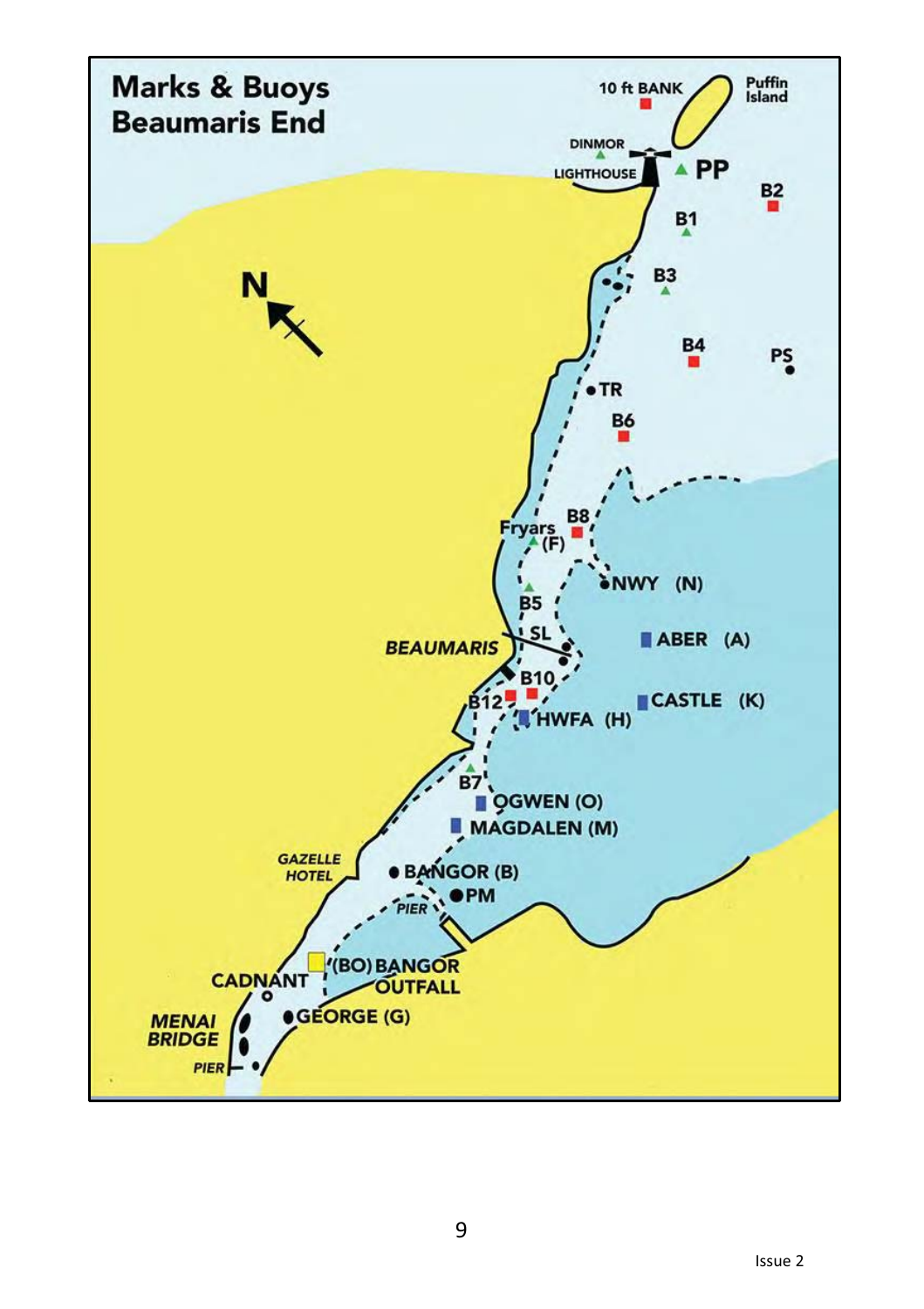# **BEAUMARIS Marks and Courses**

| <b>COURSE 1</b>                     |                                                                |         |
|-------------------------------------|----------------------------------------------------------------|---------|
| 1a, 2 to 5 inc                      | SL, B3(P), B7, B6(P), B10, FL                                  | 12.0 NM |
| 6, 7, 8                             | SL, B3(P), O, F(P), B12, FL                                    | 9.5 NM  |
| 1b, 9 to 12 inc                     | SL, B6(P), M, B8(P), B10, FL                                   | 8.5 NM  |
|                                     |                                                                |         |
| <b>COURSE 2</b>                     |                                                                |         |
| 1a, 2 to 5 inc                      | SL, B8(p), O, B8(p), O, FL                                     | 8.0 NM  |
| 6, 7, 8                             | SL, B8(p), B12, F(p), B12, FL                                  | 5.5 NM  |
| 1b, 9 to 12 inc                     | SL, B8(p), B10, B8(p), B10, FL                                 | 4.5 NM  |
|                                     |                                                                |         |
| <b>COURSE 3</b>                     |                                                                |         |
| 1a, 2 to 8 inc                      | SL, M, then passing K to s & LM to p, B4(p), FL                | 9.6 NM  |
| 1b, 9 to 12 inc                     | SL, O, then passing LM to p & A to s, B6(p), FL                | 7.9 NM  |
| <b>COURSE 4</b>                     |                                                                |         |
| 1a, 2 to 8 inc                      | SL, B4, then passing LM to s & K to p, M, FL                   | 9.6 NM  |
| 1b, 9 to 12 inc                     | SL, B6, then passing A to p & LM to s, O, FL                   | 7.9 NM  |
|                                     |                                                                |         |
| <b>COURSE 5</b>                     |                                                                |         |
| 1a, 2 to 5 inc                      | SL, BO, B8(p), BO, B8(p), FL                                   | 11.5 NM |
| 6, 7, 8                             | SL, M, B8(p), O, B8(p), FL                                     | 8.0 NM  |
| 1b, 9 to 12 inc                     | SL, M, B8(p), B12, B8(p), FL                                   | 7.0 NM  |
|                                     |                                                                |         |
| <b>COURSE 6</b><br>$1a, 2 to 8$ inc |                                                                | 6.2 NM  |
|                                     | SL, $H(p)$ , passing K & LM to p, $B6(p)$ , FL                 | 5.6 NM  |
| 1b, 9 to 12 inc                     | SL, $H(p)$ , passing LM & A to p, $B8(p)$ , FL                 |         |
| <b>COURSE 7</b>                     |                                                                |         |
| 1a, 2 to 5 inc                      | SL, M, B6(P), O, B8(P), FL                                     | 9.5 NM  |
| 6, 7, 8                             | SL, O, F(P), B12, F(P), FL                                     | 6.5 NM  |
| 1b, 9 to 12 inc                     | SL, O, F(P), B10, B8(P), FL                                    | 6.0 NM  |
|                                     |                                                                |         |
| <b>COURSE 8</b>                     |                                                                |         |
| 1a, 2 to 5 inc                      | SL, B6(p), O, B6(p), O, FL                                     | 10.5 NM |
| 6, 7, 8                             | SL, B6(p), B12, F(p), B12, FL                                  | 7.0 NM  |
| 1b, 9 to 12 inc                     | SL, B6(p), B10, B8(p), B10, FL                                 | 6.0 NM  |
| <b>COURSE 9</b>                     |                                                                |         |
| 1a, 2 to 5 inc                      | SL, B2(p), B10, B1(p), FL                                      | 13.0 NM |
| 6, 7, 8                             | SL, B2(p), B10, B6(p), FL                                      | 10.4 NM |
| 1b, 9 to 12 inc                     | SL, B6(p), B10, B6(p), FL                                      | 7.8 NM  |
|                                     |                                                                |         |
| <b>COURSE 10</b>                    | (Special Course for Beaumaris Town Only)                       |         |
| 1a                                  | SL, passing B2 to(s) TPS, Din, 10ft, TPS, FL                   |         |
| 1b, 2 to 12 inc.                    | SL, passing B2 to(s) TPS, Din, 10ft, then round Puffin Island, |         |
|                                     | passing B6 to(p) Fl                                            | 9.5 NM  |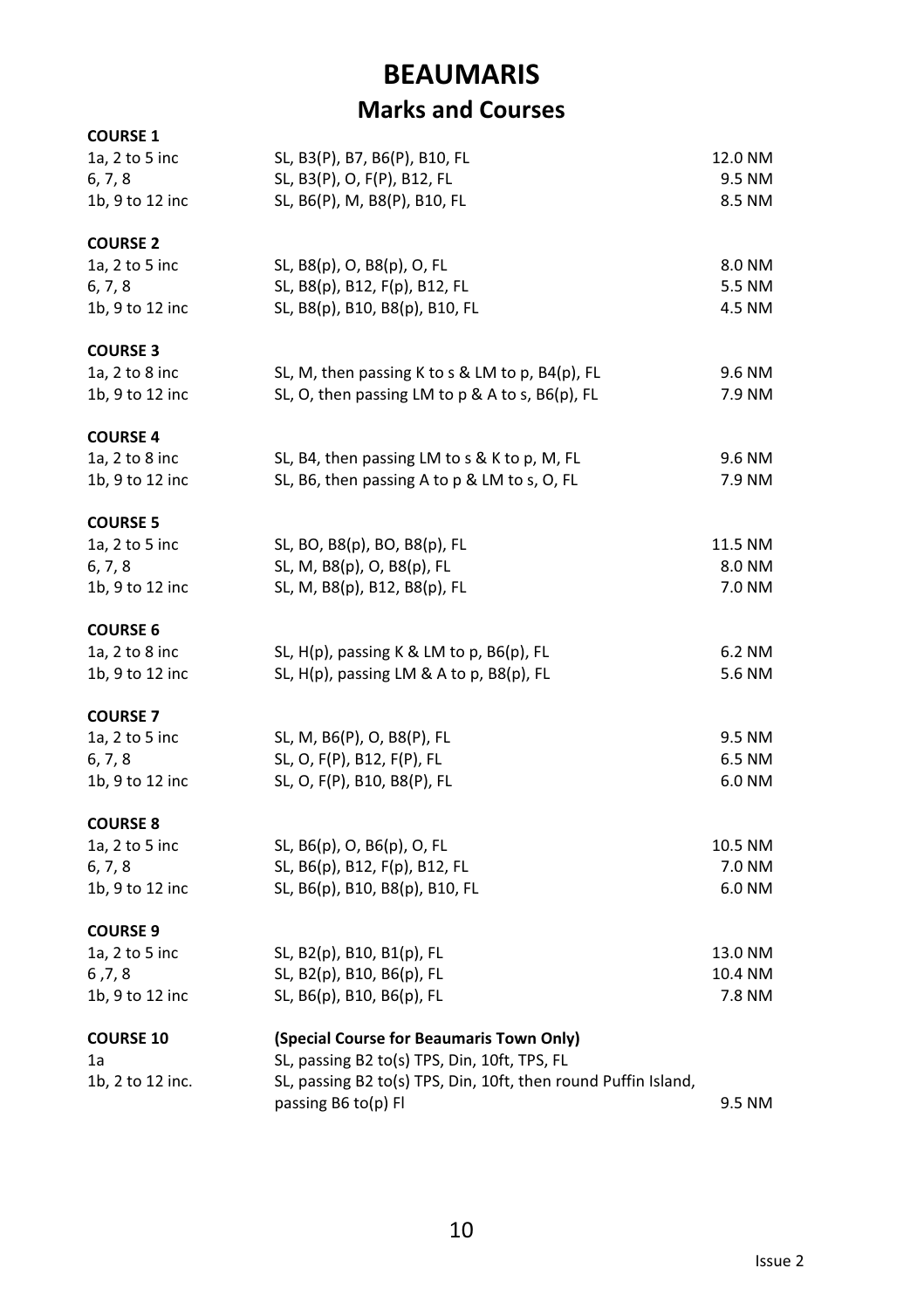| <b>COURSE 11</b>   | (Special Course for Beaumaris Town Only)                                                      |            |
|--------------------|-----------------------------------------------------------------------------------------------|------------|
| 1a to 12 inc       | SL, passing B2 to(s) TPS passing Penmon Perch & Puffin Island all to                          |            |
|                    | Starboard, passing B6 to(p), FL                                                               | 8.5 NM     |
| <b>COURSE 12</b>   | (Special Course for Beaumaris Town Only)                                                      |            |
| 1a                 | SL, passing B2 to(s) TPS, Din, 10ft, TPS, FL                                                  | 9.0 NM     |
| 1b,2 to 12 inc     | SL, passing B2 to(s) TPS passing Penmon Perch & Puffin Island                                 |            |
|                    | all to Starboard, passing B6 to(p), FL                                                        | 8.5 NM     |
| <b>COURSE 13</b>   | (Special Course for Beaumaris Town Only)                                                      |            |
| 1a to 12 inc       | SL, passing B4 to(s), passing Penmon Perch to (p), Puffin Island (p),<br>passing B6 to(p), FL | 8.5 NM     |
| <b>COURSE 14</b>   |                                                                                               |            |
| 1a to 12 inc       | SL, $H(p)$ , $K(p)$ , passing LM to $(p)$ , $A(p)$ , $F(p)$ , $FL \times 4Laps$               | 2.3 NM/lap |
| <b>COURSE 15</b>   |                                                                                               |            |
| 1a to 12 inc       | SL, O, passing LM to (p), N(p), F(p), FL x 4Laps                                              | 4.1 NM/lap |
| <b>COURSE 16</b>   |                                                                                               |            |
| 1a to 12 inc       | SL, F, A, passing LM to s, K, H, FL x 4 Laps                                                  | 2.3 NM/lap |
| <b>COURSE 17</b>   |                                                                                               |            |
| 1a                 | SL, $B6(p)$ , O, FL x 3 Laps                                                                  |            |
| $1b,2$ to $12$ inc | SL, $N(p)$ , $F(p)$ , B7, FL x 4 Laps                                                         |            |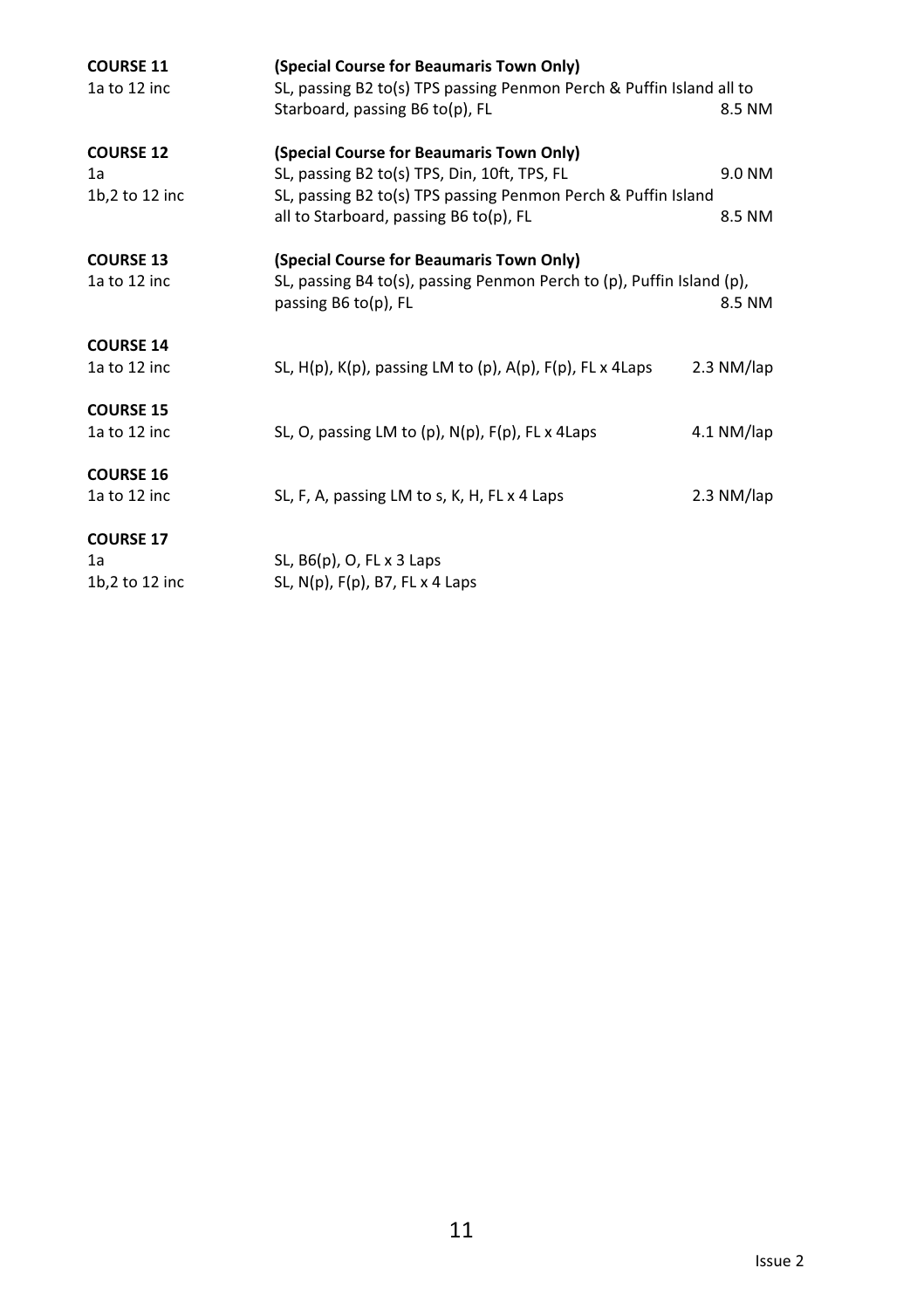# **BANGOR Marks and Courses**

| $C = C$ adnant (Blue Barrel) | <b>BO</b> = Bangor Outfall Buoy [yellow] |
|------------------------------|------------------------------------------|
|------------------------------|------------------------------------------|

**G** = George (Blue Barrel) **O** = Ogwen (Blue Barrel)

**H** = Hwfa (Blue Barrel) **M** = Magdalene (Blue Barrel)

Bea SL & FL = Is Beaumaris Start & Finish Line as Described on page 9

Gaz SL & FL = Is the Gazelle / Glyn Garth Start & Finish line

#### **START AND FINISH LINES**

**The Start and Finish Line** will be a prolongation of an imaginary line formed by two flagpoles on Glyn Garth Jetty.

#### **All marks shall be left to Port unless otherwise stated.**

| <b>COURSE 1</b> |                               |                   |
|-----------------|-------------------------------|-------------------|
| 1a, 2 to 8 inc  | SL, B10, G, O, FL             | 7.4 <sub>nm</sub> |
| 1b, 9 to 12 inc | SL, B12, C(S), O, FL          | 5.8nm             |
| <b>COURSE 2</b> |                               |                   |
| 1a, 2 to 8 inc  | SL, G, B10, G, O, FL          | 7.4 <sub>nm</sub> |
| 1b, 9 to 12 inc | SL, C(S), B12, G, M, FL       | 5.8 <sub>nm</sub> |
| <b>COURSE 3</b> |                               |                   |
| 1a, 2 to 8 inc  | Bea SL, BO, B7, Gaz FL        | 6.8 <sub>nm</sub> |
| 1b, 9 to 12 inc | Bea SL, BO, M, Gaz FL         |                   |
| <b>COURSE 4</b> |                               |                   |
| 1a, 2 to 8 inc  | Bea SL, B8, BO, O, Gaz FL     | 6.8 <sub>nm</sub> |
| 1b, 9 to 12 inc | Bea SL, B8, BO, M, Gaz FL     |                   |
| <b>COURSE 5</b> |                               |                   |
| 1a, 2 to 8 inc  | Gaz SL, G, O, BO, B8, Bea FL  | 10.8nm            |
| 1b, 9 to 12 inc | Gaz SL, C, M, BO, B5, Bea FL  |                   |
| <b>COURSE 6</b> |                               |                   |
| 1a, 2 to 8 inc  | Gaz SL, O, G, B8, B10, Bea FL | 10.8nm            |
| 1b, 9 to 12 inc | Gaz SL, M, C, B7, B10, Bea FL |                   |
| <b>COURSE 7</b> |                               |                   |
| 1a, 2 to 8 inc  | SL, G, O, FL x 4 Laps         | 4.2 NM/lap        |
| 1b, 9 to 12 inc | SL, C, M, FL x 3 Laps         | 3.7 NM/lap        |
| <b>COURSE 8</b> |                               |                   |
| 1a, 2 to 8 inc  | SL, M, G, FL x 4 Laps         | 3.7 NM/lap        |
| 1b, 9 to 12 inc | SL, M, C, FL x 3 Laps         | 3.7 NM/lap        |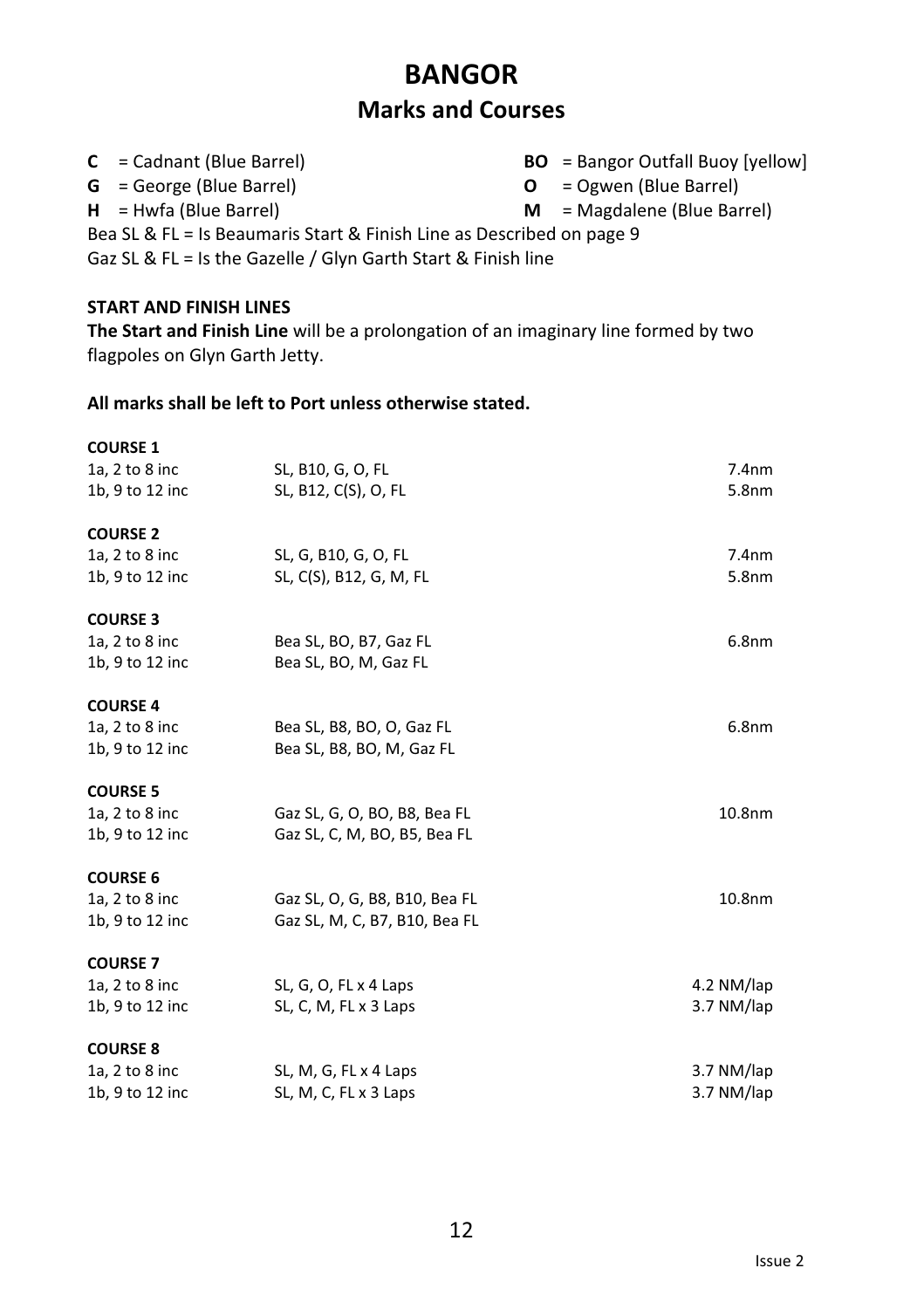# **MENAI BRIDGE Long Distance Race Marks and Courses**

- **C** = Cadnant (Blue Barrel)
- **G** = George (Blue Barrel)
- **M** = Magdalene (Blue Barrel)
- **O** = Ogwen (Blue Barrel)
- **B** = Bangor Pier Navigation Buoy [Red]
- **F** = Fryars Bay (Green Outfall Buoy)
- **BO** = Bangor Outfall Buoy [yellow]
- **PM** = Penrhyn Mussel (Yellow Navigation post)

#### **START AND FINISH LINES**

#### The Start and Finish Line for 2022 will be the RAYC Lines [see page 8] **All marks shall be left to Starboard except at the start, unless otherwise stated.**

#### **COURSE 1**

| 9, 10, 11, 12 inc | SL, N, B, B5, H, FL           | 6.9 <sub>nm</sub> |
|-------------------|-------------------------------|-------------------|
| <b>COURSE 2</b>   |                               |                   |
| 1a                | SL, B10, B4, F, M, B8, FL     | 14.8nm            |
| 2, 3, 4, 5        | SL, G, N, M, N, FL            | 13.3nm            |
| 1b, 6 to 8 inc    | SL, BO, B5, O, N, FL          | 8.3 <sub>nm</sub> |
| 9, 10, 11, 12 inc | SL, B, B5, H, N, FL           | 6.9 <sub>nm</sub> |
| <b>COURSE 3</b>   |                               |                   |
| 1a                | SL, O, B5, G, BO, FL          | 7.2nm             |
| 2, 3, 4, 5        | SL, N, BO, N, M, FL           | 5.9 <sub>nm</sub> |
| 6, 7, 8           | SL, N, B, B5, O, FL           | 6.1 <sub>nm</sub> |
| 1b, 9, to 12 inc  | SL, N, M, B5, H, FL           | 5.9 <sub>nm</sub> |
| <b>COURSE 4</b>   |                               |                   |
| 1a                | SL, O, B5, G, B5, C, FL       | 4.3 <sub>nm</sub> |
| 2, 3, 4, 8, 5     | SL, BO, N, M, N, FL           | 4.3 <sub>nm</sub> |
| 6, 7, 8           | SL, B, B5, O, N, FL           | 4.1 <sub>nm</sub> |
| 1b, 9 to 12 inc   | SL, M, B5, H, N. FL           |                   |
| Course 5          |                               |                   |
| 1a, 2, 3, 4, & 5  | SL, B8, M, N, H, FL x 4 Times | $7.7 \text{ nm}$  |
| 1b, 6 to 12 inc   | SL, F, O, B5, FL x 4 Times    | $6.9 \text{ nm}$  |
| Course 6          |                               |                   |
| 1a, 2, 3, 4, & 5  | SL, M, B8, H, N, FL x 4 Times | $7.7 \text{ nm}$  |
| 1b, 6 to 12 inc   | SL, O, F, B5, FL x 4 Times    | $6.9$ nm          |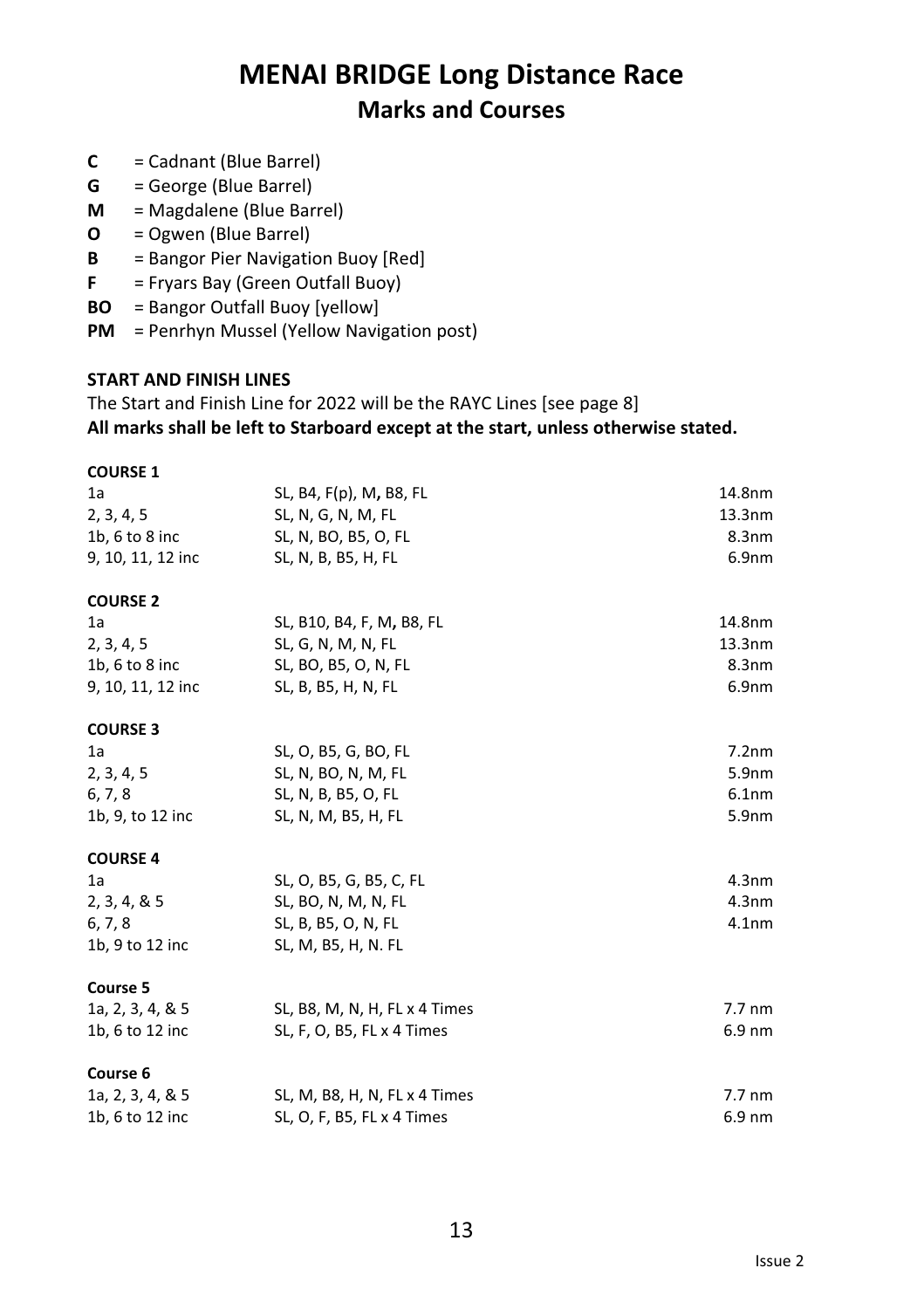# **THE RACE THROUGH Beaumaris to Caernarfon**

#### **START AND FINISH LINES - ALL FLEETS**

**The Start Line** at Beaumaris shall be a prolongation of an imaginary line formed by two flagstaffs on Beaumaris Green. In Beaumaris Swatchway approximately on the Start/Finish Line two 'Limit' Buoys shall be moored. The Courseward only mark shall be passed on the shoreward (Beaumaris) side at the start.

**The Finish Line** at Caernarfon shall be the prolongation of an imaginary line between two Orange Triangles on the Royal Welsh Yacht Club Barbican .

#### **COURSES**

#### **ALL FLEETS**

From Start Line at Beaumaris south-westerly through the Menai Strait to the Finish Line at Caernarfon passing Green Conical Buoy C9 to starboard. [11.5nm]

**Shortened Course** - If code flag 'S' is displayed accompanied by two sound signals see SI 9.6

#### **SPECIAL CONDITIONS**

#### **1. SPINNAKERS**

Spinnakers shall not be flown in the Swellies between the Suspension Bridge and Britannia Bridge.

#### **2. RETIREMENTS (Amending Sailing Instruction 11)**

Retirements shall be reported to the Race Officer at Caernarfon as soon as possible and immediately on coming ashore, in person, by radio on Channel 37/Ml or by phone to Caernarfon (01286) 672599. [RWYC] or mobile No's on 'Races to Caernarfon' Day Page

**3**. **Exclusion Zone off Plas Menai**: No boat shall sail in a zone bounded by a line of outer moorings and ninety degrees to Plas Menai shore from each end (see SI 16)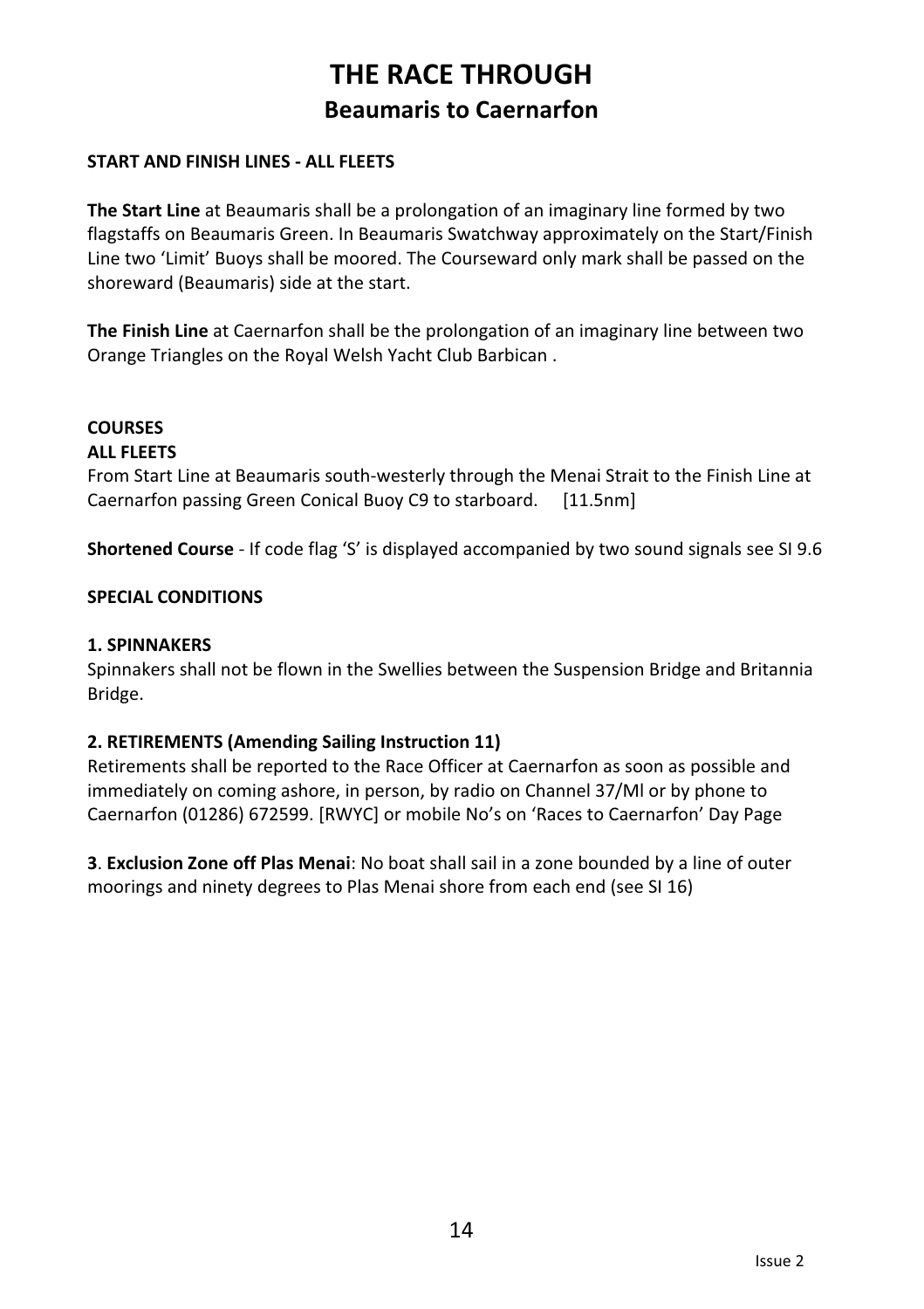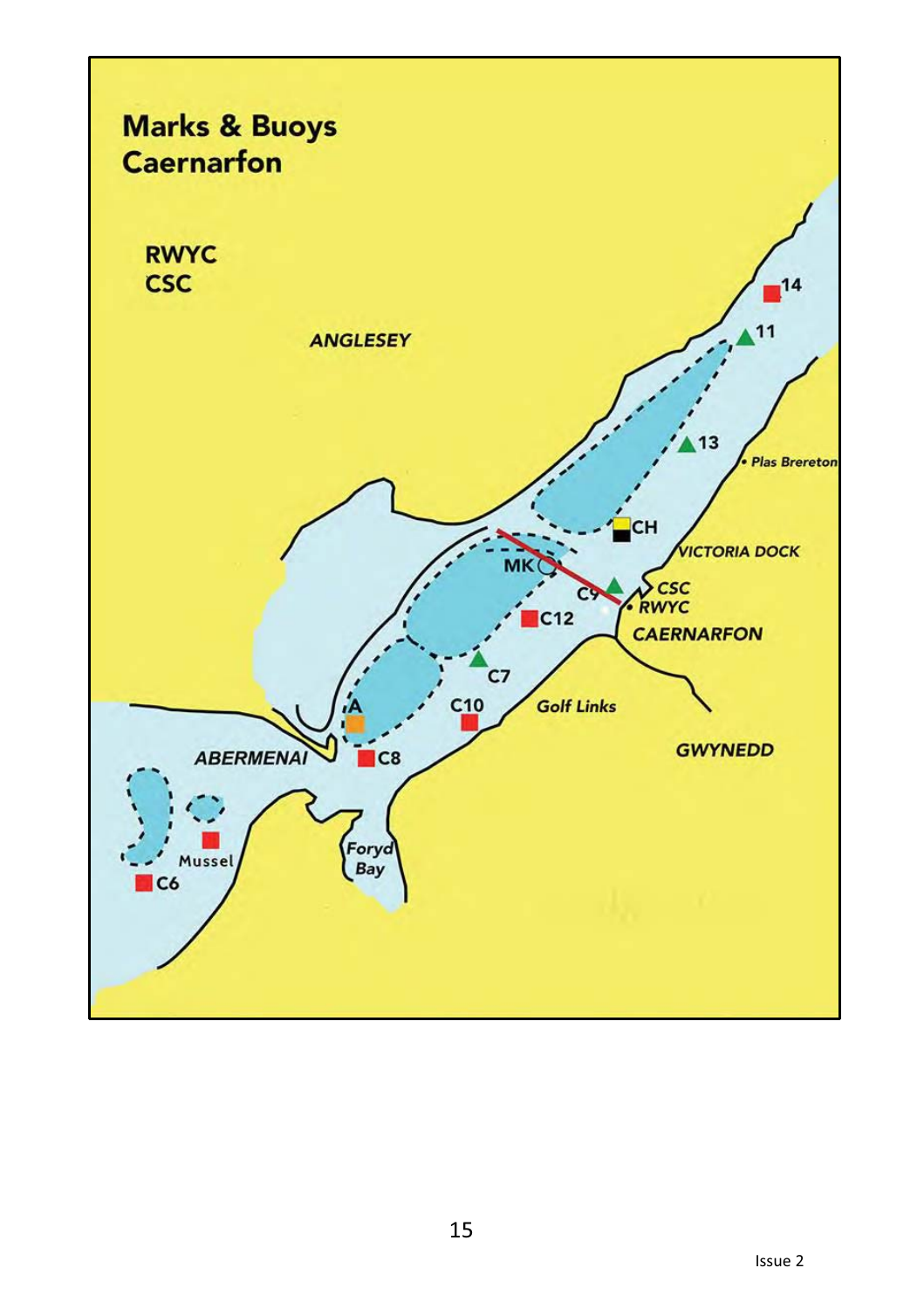### **CAERNARFON**

### **Marks and Courses**

- **CH** = Yellow and Black Change Buoy off Victoria Dock
- **C6** = Red Buoy C6 beyond Belan Gap
- **C7** = Green Buoy C7 off Golf Course
- **C8** = Red Buoy C8 near Aber Menai
- **No9** = Green Buoy No9 (off Plas Llanfair)
- **C10** = Red Buoy
- **C11** = Green Buoy 11
- **C13** = Green Buoy 13 opposite Plas Brereton
- **C14** = Red Buoy 14 opposite old Ferodo Factory
- **C9** = Green Buoy near start line
- *A = Orange buoy laid off Aber Menai (approx. 53° 08'N 04° 19'W)*

**Exclusion Zone off Plas Menai**: No boat shall sail in a zone bounded by a line of outer moorings and ninety degrees to Plas Menai shore from each end. [see SI 16]

#### **START AND FINISH LINES**

The Start and Finish Lines shall be the prolongation of an imaginary line between two Orange Triangles on the Royal Welsh Yacht Club Barbican and limited by two orange outer Limit Marks and one inner Limit Mark, [inshore of Green Buoy C9], all moored approximately on the transit. The two outer marks on the Anglesey side of the channel, at the start and finish, the courseward mark shall apply and be passed on the mainland side.

Green Buoy C9 and the Red Perch on the Porth Yr Aur slipway, although close to the Start Line, are not part of it.

Boats shall at all times pass on the mainland side of the inner and outer Orange Limit Marks except where the course states otherwise.

#### **All other marks shall be left to Starboard unless otherwise stated**

| <b>COURSE 1</b>   |                               |                   |
|-------------------|-------------------------------|-------------------|
| 1a to 5 inc.      | SL, C8, CH, C10(p), CH, FL    | 6.4 <sub>nm</sub> |
| 6, 7, 8           | SL, A, CH, C10(p), CH, FL     | 6.2 <sub>nm</sub> |
| 1b, 9, to 12 inc  | SL, C10(p), CH, C7(p), CH, FL | 4.8 <sub>nm</sub> |
| <b>COURSE 2</b>   |                               |                   |
| $1a$ to 5 inc.    | SL, C13(p), C8, FL            | 5.4 <sub>nm</sub> |
| 6, 7, 8           | SL, C13(p), A, FL             | 5.2nm             |
| 1b. 9. to 12 inc. | SL, C13(p), C7(p), FL         | 3.8 <sub>nm</sub> |
| <b>COURSE 3</b>   |                               |                   |
| 1a to 5 inc.      | SL, C8, CH, C8, CH, FL        | 7.6 <sub>nm</sub> |
| 6, 7, 8           | SL, A, CH, C7(p), CH, FL      | 5.8 <sub>nm</sub> |
| 1b, 9, to 12 inc  | SL, A, CH, C7(p), CH, FL      | 4.8 <sub>nm</sub> |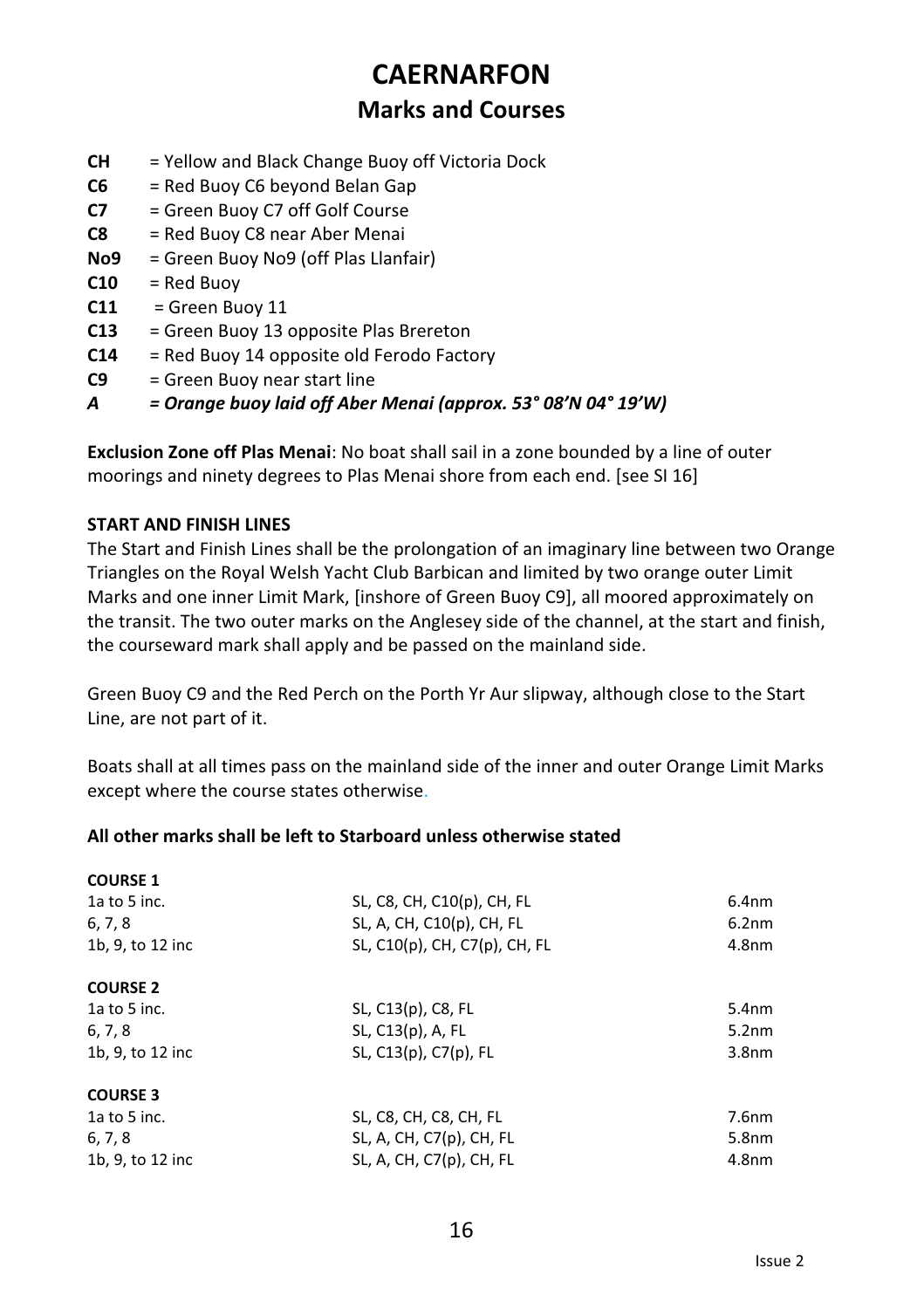#### **COURSE 4**

| 1a to 5 inc.     | SL, C13(p), C8, CH, C7(p), FL     | 7.6nm             |
|------------------|-----------------------------------|-------------------|
| 6, 7, 8          | SL, C13(p), C10(p), CH, C7(p), FL | 6.4 <sub>nm</sub> |
| 1b, 9, to 12 inc | SL, C13, C7(p), CH, C12, FL       | 5.4 <sub>nm</sub> |
| <b>COURSE 5</b>  |                                   |                   |
| 1a to 5 inc.     | SL, C8, C13(p), C8, CH, FL        | 9.3 <sub>nm</sub> |
| 6, 7, 8          | SL, A, CH, C10(p), CH, FL         | 6.2 <sub>nm</sub> |
| 1b, 9, to 12 inc | SL, A, CH, C7(p), CH, FL          | 5.8 <sub>nm</sub> |
| <b>COURSE 6</b>  |                                   |                   |
| 1a to 5 inc.     | SL, C13(p), C8, CH, C8, FL        | 9.2 <sub>nm</sub> |
| 6, 7, 8          | SL, C13(p), A, CH, C7(p), FL      | 7.4 <sub>nm</sub> |
| 1b, 9, to 12 inc | SL, C13(p), C10(p), CH, C7(p), FL | 6.4 <sub>nm</sub> |
| <b>COURSE 7</b>  |                                   |                   |
| 1a to 5 inc.     | SL, C8, C13(p), A, CH, FL         | 9.1 <sub>nm</sub> |
| 6, 7, 8          | SL, A, CH, C8, CH, FL             | 7.4 <sub>nm</sub> |
| 1b, 9, to 12 inc | SL, A, CH, C7(p), CH, FL          | 5.8 <sub>nm</sub> |
| <b>COURSE 8</b>  |                                   |                   |
| 1a to 5 inc.     | SL, C13(p), C8, CH, C8, FL        | 9.2 <sub>nm</sub> |
|                  |                                   |                   |

| -----            | $5 - 7 - 6 = 10$              | -------- |
|------------------|-------------------------------|----------|
| 6, 7, 8          | SL, C13(p), A, CH, C10(p), FL | 7.8nm    |
| 1b, 9, to 12 inc | SL, C13(p), A, CH, C7(p), FL  | 7.0nm    |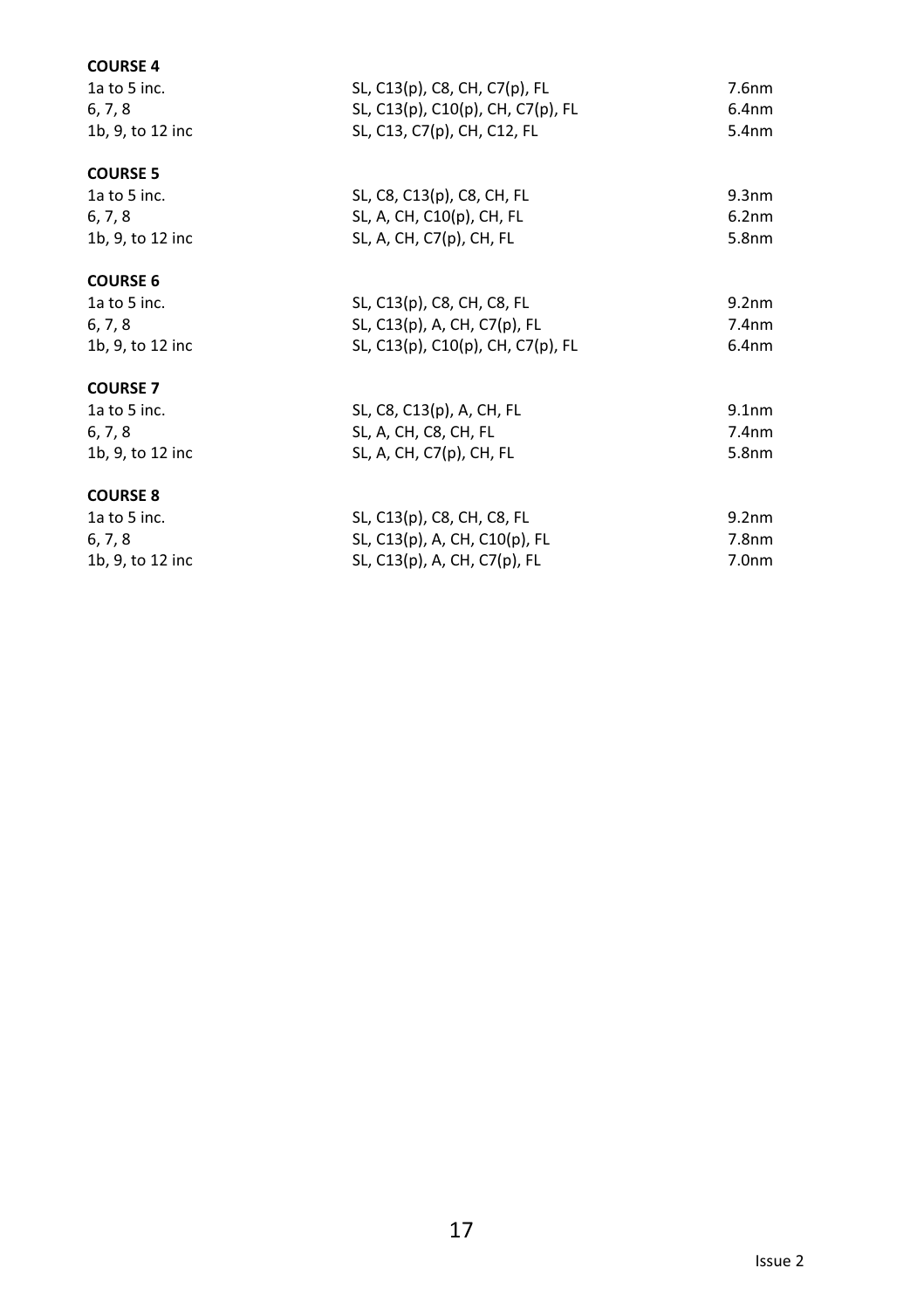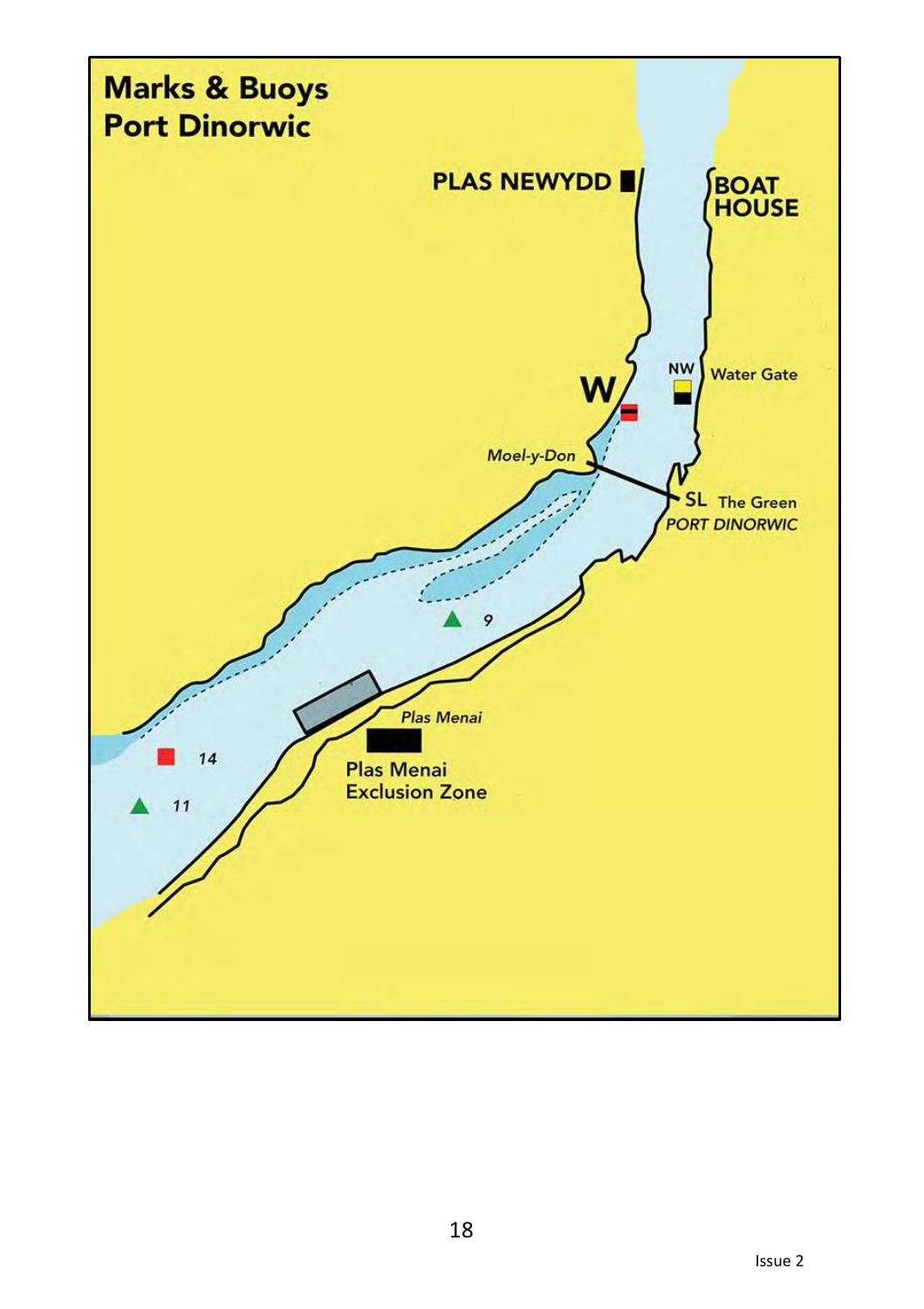# **PORT DINORWIC**

### **Marks and Courses**

- **No9** = Green Buoy off Llanfair Hall
- $11$  = Green Buoy 11
- **14** = Red Buoy 14 opposite old Ferodo Factory
- **NW** = Yellow Pencil Buoy North side of the Dock entrance
- **W** = Red Buoy with Black Band near White Cottage.

**Exclusion Zone off Plas Menai**: No boat shall sail in a zone bounded by a line of outer moorings and ninety degrees to Plas Menai shore from each end. [see SI 16]

#### **START AND FINISH LINES**

The Start and Finish Lines shall be a prolongation of an imaginary line between two flagpoles on the Sea Wall of Port Dinorwic Green, the outer flagpole flying the starting signals.

#### **All Marks shall be left to** *Port* **unless otherwise stated.**

| <b>COURSE 1</b> |                                          |                    |
|-----------------|------------------------------------------|--------------------|
| 1a, 2 to 5 inc  | SL, 11, NW(s), 11, NW(s), FL             | 9.4 <sub>nm</sub>  |
| 1b, 6, 7, 8     | SL, 14, NW(s), 14, NW(s), FL             | 8.2 <sub>nm</sub>  |
| 9 to 12 inc     | SL, 14(s), W(s), No 9, W, FL             | 6.5nm              |
| <b>COURSE 2</b> |                                          |                    |
| 1a, 2 to 5 inc  | SL, NW, 11(s), NW(s), 11, FL             | 9.4 <sub>nm</sub>  |
| 1b, 6, 7, 8     | SL, NW, 14(s), NW(s), 14, FL             | 8.2 <sub>nm</sub>  |
| 9 to 12 inc     | SL, W(s), 14(s), W, No 9, FL             | 6.5nm              |
| <b>COURSE 3</b> |                                          |                    |
| 1a, 2 to 5 inc  | SL, 14, NW(s), 14, NW(s), FL             | 8.2 <sub>nm</sub>  |
| 1b, 6, 7, 8     | SL, 14, W, No 9, W, FL                   | 6.0 <sub>nm</sub>  |
| 9 to 12 inc     | SL, No9, W, No 9, W, FL                  | 5.6nm              |
| <b>COURSE 4</b> |                                          |                    |
| 1a, 2 to 5 inc  | SL, NW(s), 14, NW(s), 14, FL             | 8.2 <sub>nm</sub>  |
| 1b, 6, 7, 8     | SL, W, 14, W, No 9, FL                   | 6.0 <sub>nm</sub>  |
| 9 to 12 inc     | SL, W, No 9s), W, No 9, FL               | 5.6nm              |
| <b>COURSE 5</b> |                                          |                    |
| 1a, 2 to 5 inc  | SL, 11(s), NW, 11, NW(s), No9, NW(s), FL | 12.3nm             |
| 1b, 6, 7, 8     | SL, 14(s), NW, 14, NW(s), No9, NW(s), FL | 10.1 <sub>nm</sub> |
| 9 to 12 inc     | SL, 14(s), W(s), 14, W, No9, W, FL       | 7.7nm              |
| <b>COURSE 6</b> |                                          |                    |
| 1a, 2 to 5 inc  | SL, NW, 11(s), NW, 11, NW(s), No9, FL    | 12.3nm             |
| 1b, 6, 7, 8     | SL, NW, 14(s), NW, 14, NW(s), No9, FL    | 10.1 <sub>nm</sub> |
| 9 to 12 inc     | SL, W(s), 14(s), W, 14, W, No9, FL       | 7.7nm              |
|                 |                                          |                    |